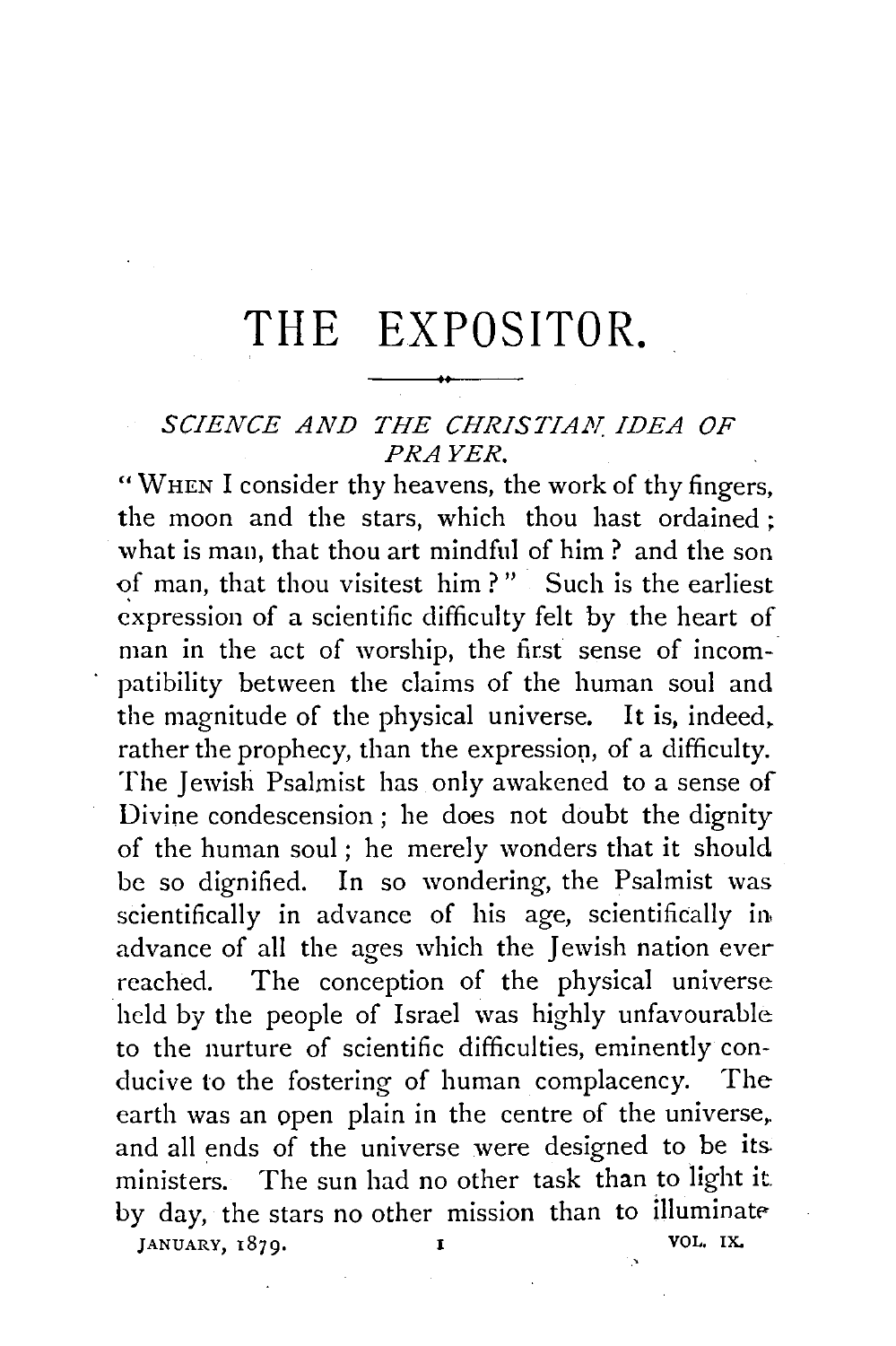it by night. Man, as the inhabitant of the earth, was the central figure of Creation ; for him all things existed, through him all things were sustained, towards him all things tended: Nature was only his minister. The conception of the universe which proved so favourable to the theocratic spirit of the Jewish nation was transmitted, in course of time, to the life of mcdiæval Europe-to exert a similar influence, and to effect the same result. If the life of the mediaval priesthood is intellectually less calm than the life of the Jewish theocracy, there is equally in the one as in the other an absence of scientific difficulty. Whatever speculations may have troubled the heart of the Schoolmen, whatever doubts they may have entertained, whatever problems they may have debated, there was one thought which never suggested itself to their minds -the insignificance of man in the midst of the created universe. Some of them were impressed with the insignificance of the individual, but all were convinced of the dignity of the race : humanity was still the centre of the universe, and the destinies of humanity were still the ground of universal existence.

The Reformation came, and carried in its bosom the seeds of a great change. That change, indeed, was less directly connected with the Reformation than is commonly supposed. We must remember that the religious movement of the sixteenth century had both a positive and a negative side : in the former aspect, it was simply the substitution of one creed for another; in the latter, it was the revolt from ali past beliefs, without any attempt at substitution. If, in its positive aspect, the Reformation is most interesting to the religious mind, it is as a negative movement that the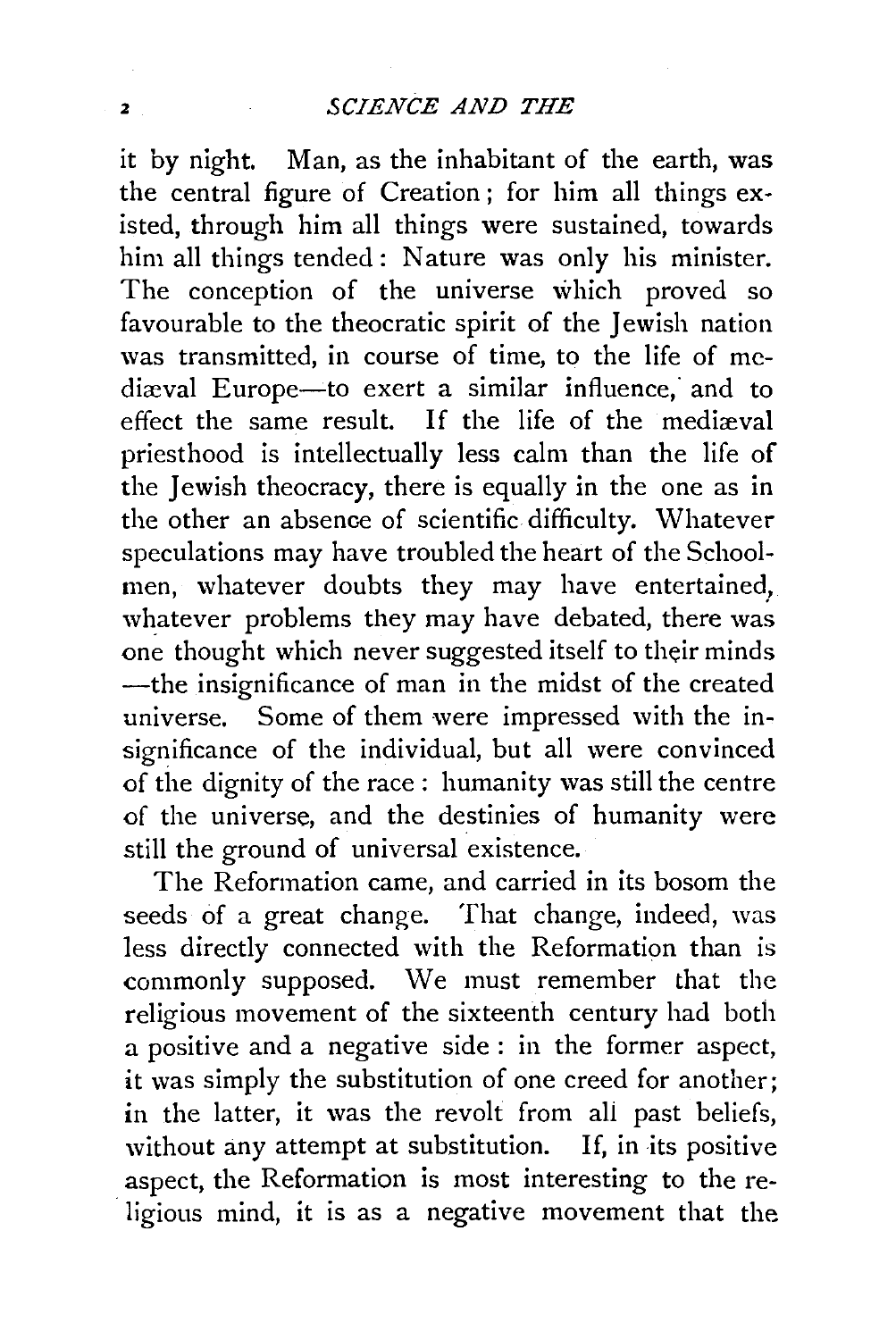secularist chiefly prizes it. There can, we think, be no doubt that its most widely diffused results have not been religious. In breaking with the past, it forced the human mind to begin anew its ascent of the path of knowledge, to divest itself of all previous beliefs in every sphere, to distrust even the methods of reasoning by which those beliefs had been attained. In no department was the revolution more complete than in the world of Science, and in no revolution were the preconceived opinions of humanity so completely overturned. It is not too much to say that the change from the Ptolemaic to the Copernican system of the heavens proved a more immediate and direct transformation of human ideas than the transition from the religious creed of the Romanist to the personal faith -0f the Protestant. It is not denied that the Reformation \vas followed by an age of religious scepticism, .and of that scepticism the Reformation has often been made to bear the reproach. Yet, to our mind, nothing is more clear than is the fact, that the religious anarchy -0f the post-Reformation age had its root, not in a new order of faith, but in a new order of science. That stream of Deistic tendency which arose with the spiritualism of Lord Herbert of Cherbury, and culminated in the sensualism of Mandeville, was in no sense the result of Protestant individualism. It took its rise in a new apprehension of Nature, in a conception of the material universe in which the individual mind .almost lost its Protestantism in the overpowering sense of its nothingness. Man had ceased to be the centre -of Creation. The fond dream of the Jew and the Medicevalist had faded in the light of a new heaven .and a new earth. That world, which men had believed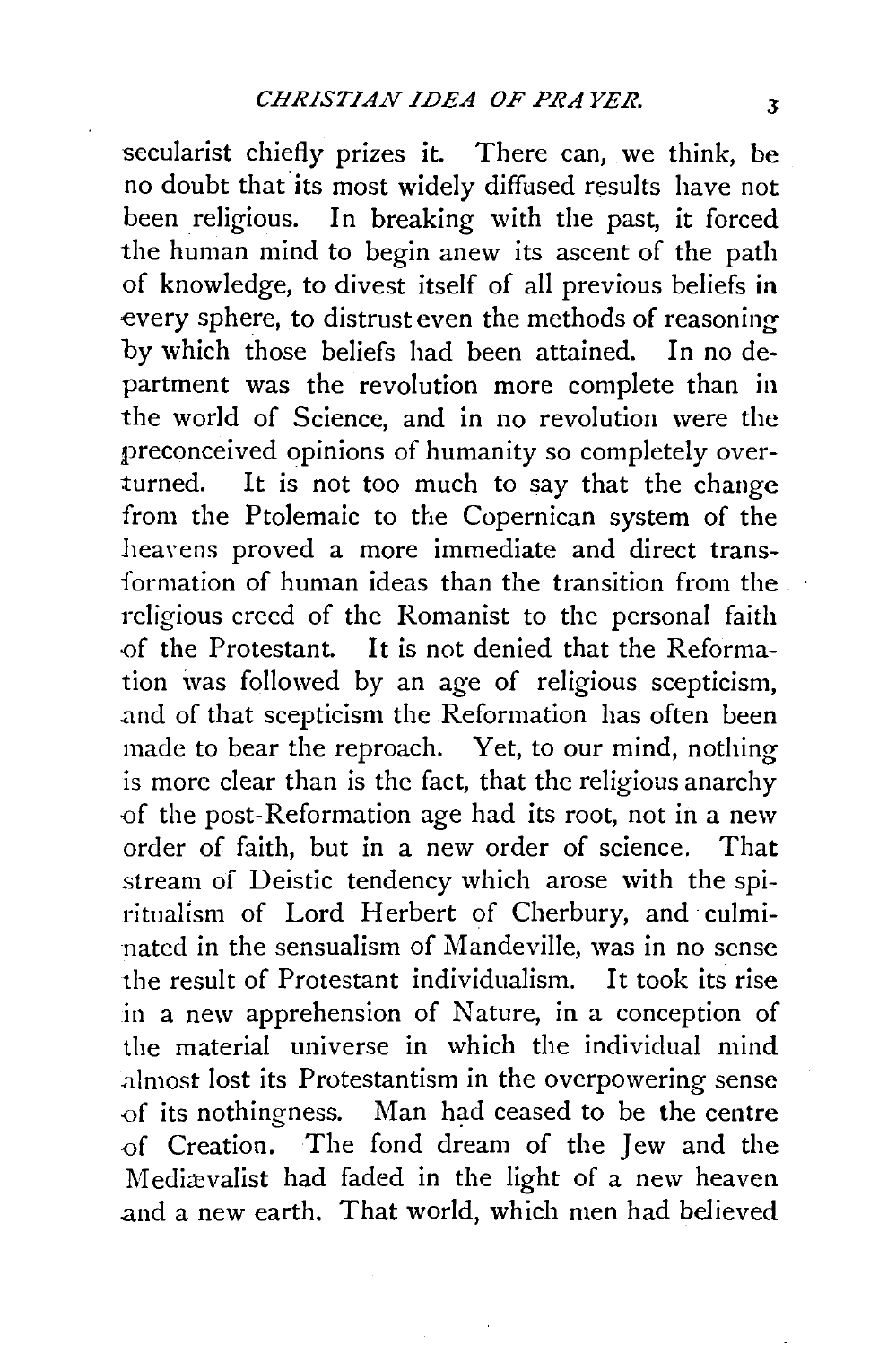to be the most prominent object in the fields of immensity, receded into the far distance, and dwindled into the smallest of dimensions. That humanity, which, to the eye of Mediævalism, had appeared the centre of universal observation, crept back in dismay from the vision of its own decrepitude, and found itself to be only one amongst the myriad manifestations of life, almost the most inconsiderable of the infinite circles. of Creation.

The, sudden advent of ·such a thought could not fail, in the first instance, to produce religious paralysis. and that religious paralysis expressed itself in the form of Deism. It was, indeed, its fittest form. Deism is essentially the separation between the human and the Divine. It is not the denial of a God; it is not the denial of a future ; it is not professedly the denial of anything: it is simply the conviction that God, and futurity, and all that relates to man's spiritual existence. have been removed from human knowledge and forbidden to human thought. Deism, in its deepest sense, is the destruction of Jacob's ladder; the divorce of heaven and earth ; the denial of a possible communion between the soul and its Creator. It is here, for the first time, that Religion becomes impossible, because it is here, for the first time, that Prayer, which is the soul of Religion, becomes an impossible act. The votaries of a Pagan mythology may consistently ask for the gratification of individual wishes ; the votaries of a Pantheistic unity may pray appropriately for the power of realizing that unity ; but the votaries of a Deistic creed are pledged, by the very definition of that creed, to abstain from bridging the gulf interposed between the creature and the Creator : Prayer is here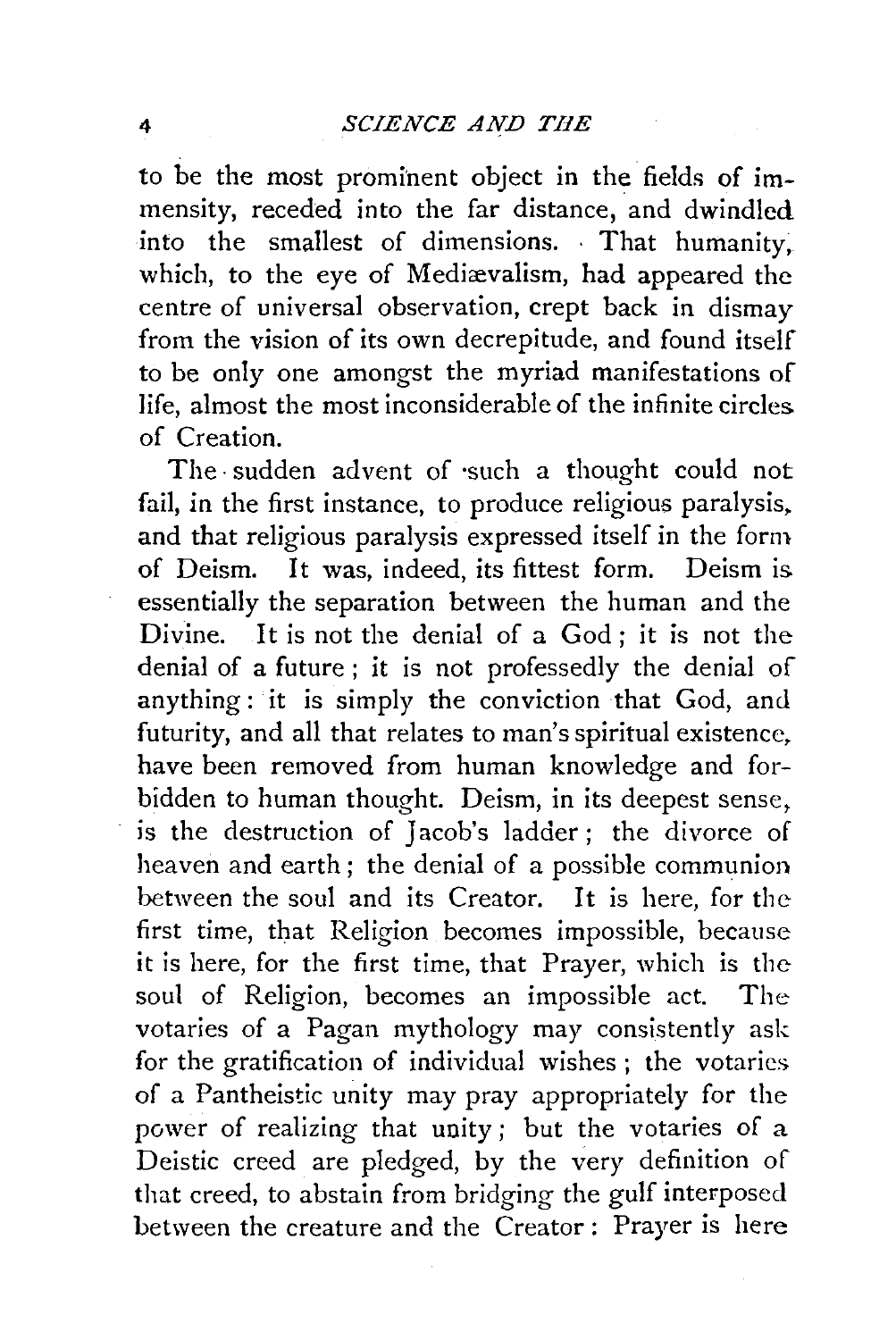an inconsistency. Such was the form of faith which the first apprehension of the Copernican system forced upon the human mind. Man was driven far away from the centre of the universe, and felt himself to be :alone. He seemed to stand on the furthest frontier of .an infinite creation. Between him and the Source of his being there stretched a yawning chasm. The Catholic and the Jew could have filled up that chasm by the interposition of their celestial hierarchy ; but the Protestant had banished the hierarchy, and the void was to him an absolute separation. The God of the Jew and the God of the Catholic, if they had not been permitted to descend into perfect communion with the soul, had at least been allowed to occupy the topmost round of a ladder which united earth and heaven. But when Protestantism swept away the angelic ladder, .and when Science swept away the belief that this world was the centre of all worlds, the spirit of man felt what it never felt before—the desolation of a life which seemed to have lost the possibility of Divine communion. Must not Prayer now be abandoned as a dream and a delusion? Was there any longer a ·channel of communication by which the finite could reveal itself to the Infinite? Was it not presumption in a creature of the earth to expect the interest of the Supreme Being? What was this earth? It was only a grain of sand on the endless shore, an atom in the forms of immensity, a drop in the fathomless ocean. What was humanity in the full extent of its being, and in the ideal completion of its history? It was only a breath, a vapour; at best, a passing stream of thought, hurrying on to be engulfed in the waters of an unknown sea. Had it not become the truest philosophy in the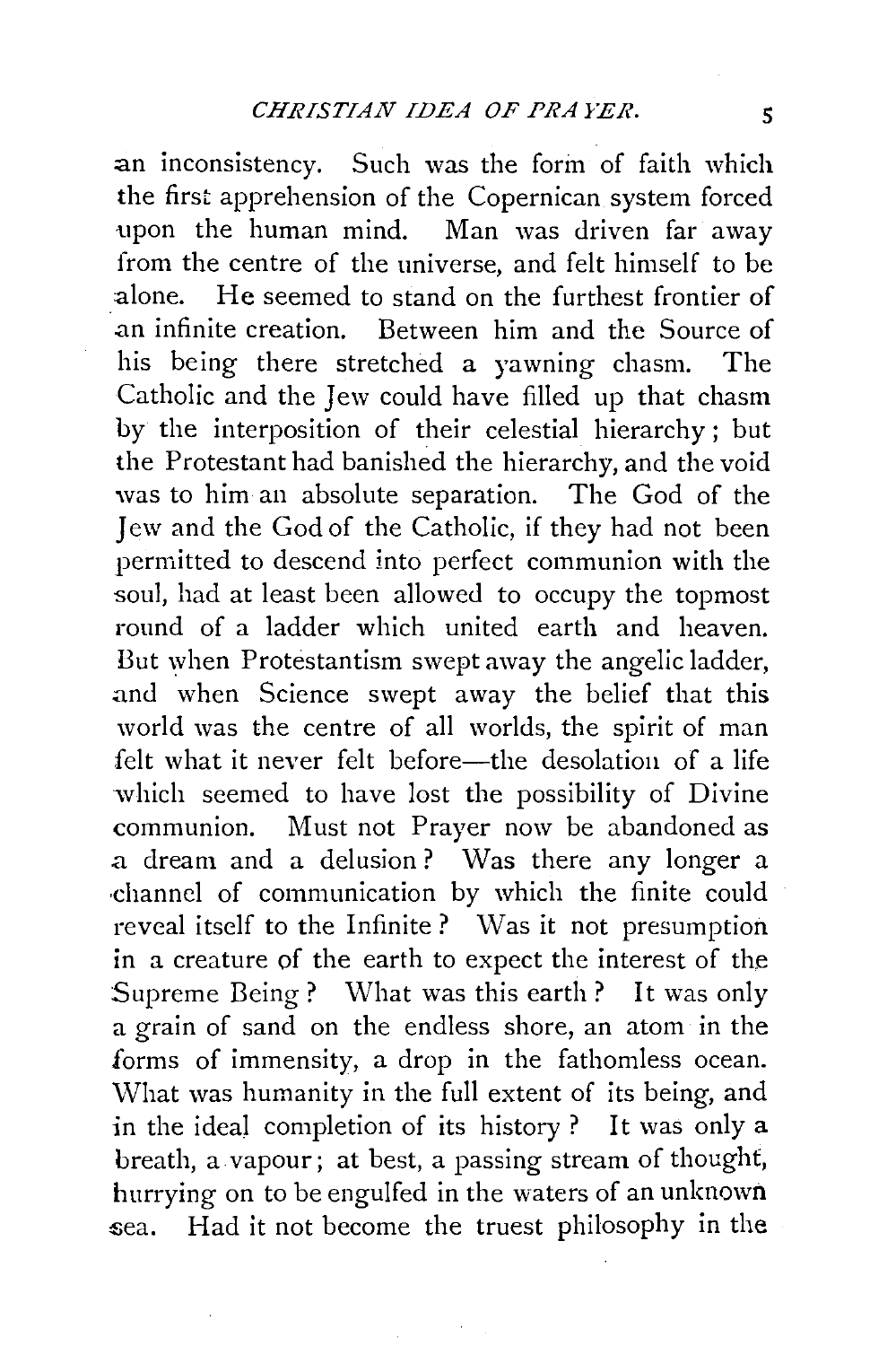creature to abstain from seeking the Creator, to admit that the supernatural lay beyond the range of his vision,. and to adapt his life more persistently to the requirements of the passing hour ?

Here, then, was the beginning of that great conflict between the claims of Science and the instinct of Divine Communion, which has continued almost unceasingly through the course of three hundred years. It will be seen, however, that while the conflict has. continued, the combatants have changed their battlefield. The earliest difficulty which the spirit of Religion encountered in its contact with the spirit of Science was the sense of individual nothingness imposed by the vastness of creation. It was pre-eminently the difficulty of the seventeenth and the eighteenth centuries; it is no longer the form of doubt distinctive of the nineteenth. The individual man of our day has ceased to be overawed by the aspect of the universe; and, however his scientific convictions may conflict with his religious aspirations, there is no longer any conflict on the ground of human inferiority. Nay. strange to say, the antagonism of the nineteenth century between the claims of Science and the instinct of Prayer has arisen from that very process of thought by which the original scepticism was destroyed, has built itself upon the ruins of that difficulty which perplexed the mind of the ages immediately succeeding the  $Re$ formation. The transformation is so curious that it deserves a passing attention.

The sense of individual nothingness was imparted. by scientific investigation ; the counteraction of that individual nothingness was to be imparted by the same investigation : from Science came the sting, and from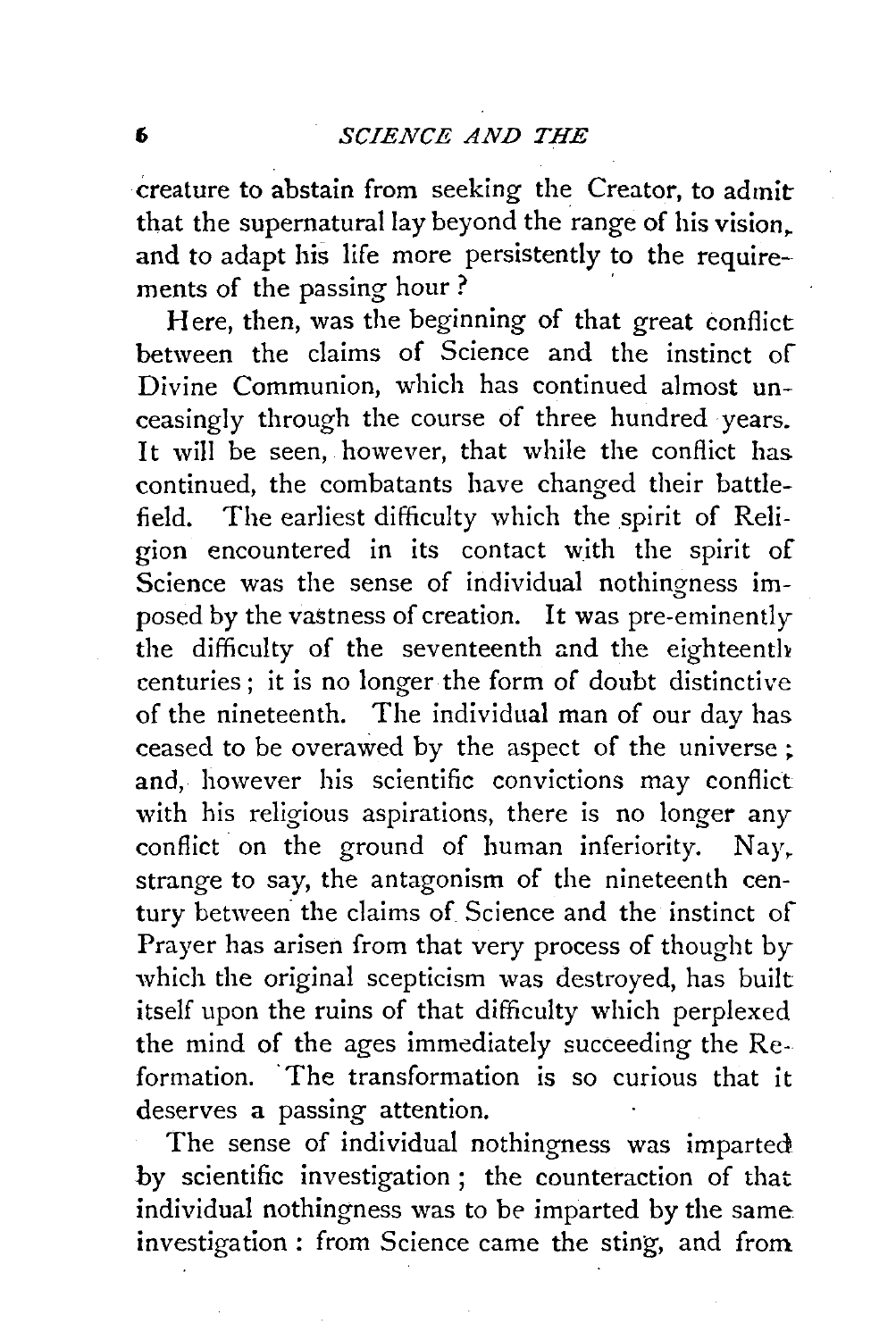Science was to come the cure. For, let it be remembered, that at the very moment when the study of Nature was revealing to the human mind the vastness of the material system, it was preparing a revelation which in some respects was to bridge its vastness, and to restore to the human mind the importance it had taken away. That revelation was the discovery of what in modern times has been called "the principle of solidarity ; " that is to say, a recognition of the truth that Nature, in its widest extent, is not a collective series of systems, but one great system bound into unity by one invisible chain. The science of the Copernican era had demonstrated that there intervened an infinite gulf between the lowest and the highest intelligences; the science of the succeeding ages was to demonstrate the counteracting truth, that the lowest and the highest of intelligences, however wide might be the interval between them, were members of the same economy, and were influenced by the same laws of being. When Newton discovered the law of gravitation, he took the first step in bridging the creative vastness, and in restoring to the spirit of man the sense of a possible communion with the Divine. The mythical story that Newton arrived at this law by observing the fall of an apple, however valueless it may be in historical fact, is deeply significant in philosophic thought. In the very statement that he had discovered a universal principle of Nature, he really promulgated the truth that the fall of an apple revealed the same species of creative power as the movement of the grandest orbs in the material firmament. In announcing that discovery he practically called attention to the fact, that the difference between small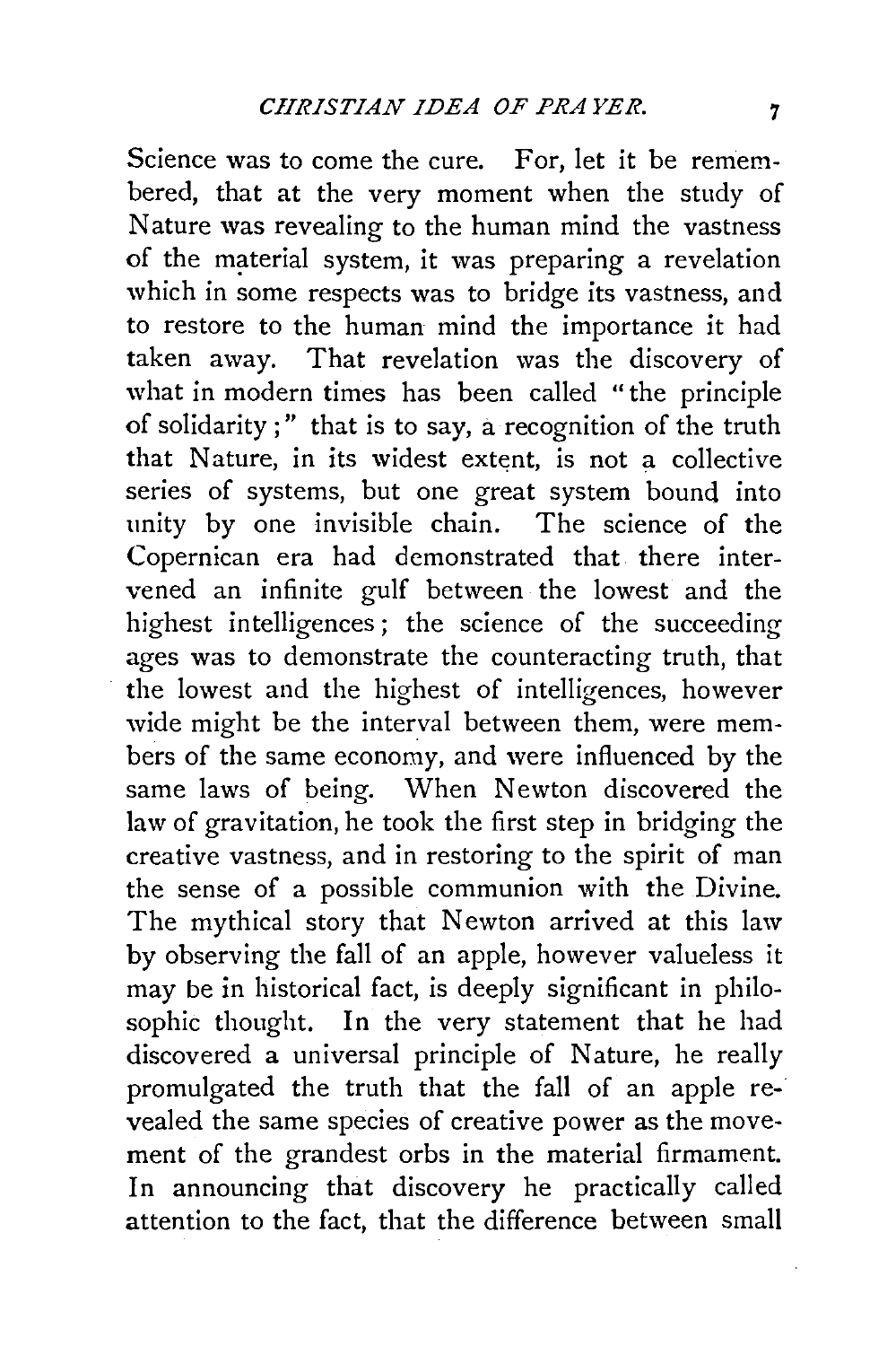and great had been reduced to a minimum; that the lowest spheres of creation formed one empire with the highest ; and that the meanest forms of life were ruled by precisely the same principle which regulated the existence of the noblest and most beautiful. Nor was it possible that the human soul could recognize this without being lifted out of its sense of nothingness, and made to sit again in heavenly places. The ladder between earth and sky, which Protestantism had broken down, was replaced by Science; and the void between heaven and earth, which Copernicus had revealed, was filled up by Newton. That work of reconstruction. begun by the eighteenth century, has been followed up and almost completed by the nineteenth. The distinctive work of our day has been the investigation and the unfolding of that great principle of unity which Newton recognized: The eighteenth century arrived at the recognition of one common law ; the nineteenth century has sought to travel a step further in the path of scientific unity, and has arrived at the recognition of one common force. The law of gravitation exhibited but the uniform rule according to which an unknown cause was seen to operate ; the aim of this age has been to trace out the cause itself, and, if possible, to discover that this also is a unity. The result of modern research has been eminently satisfactory. It has ended in the discovery of a principle which has already opened up to the human mind a new view of this universe, and materially altered our relations to all the spheres of our previous study: we allude to that scientific doctrine known as "the correlation of forces." It was something to believe that the mightiest forces in the universe acted through the same law in the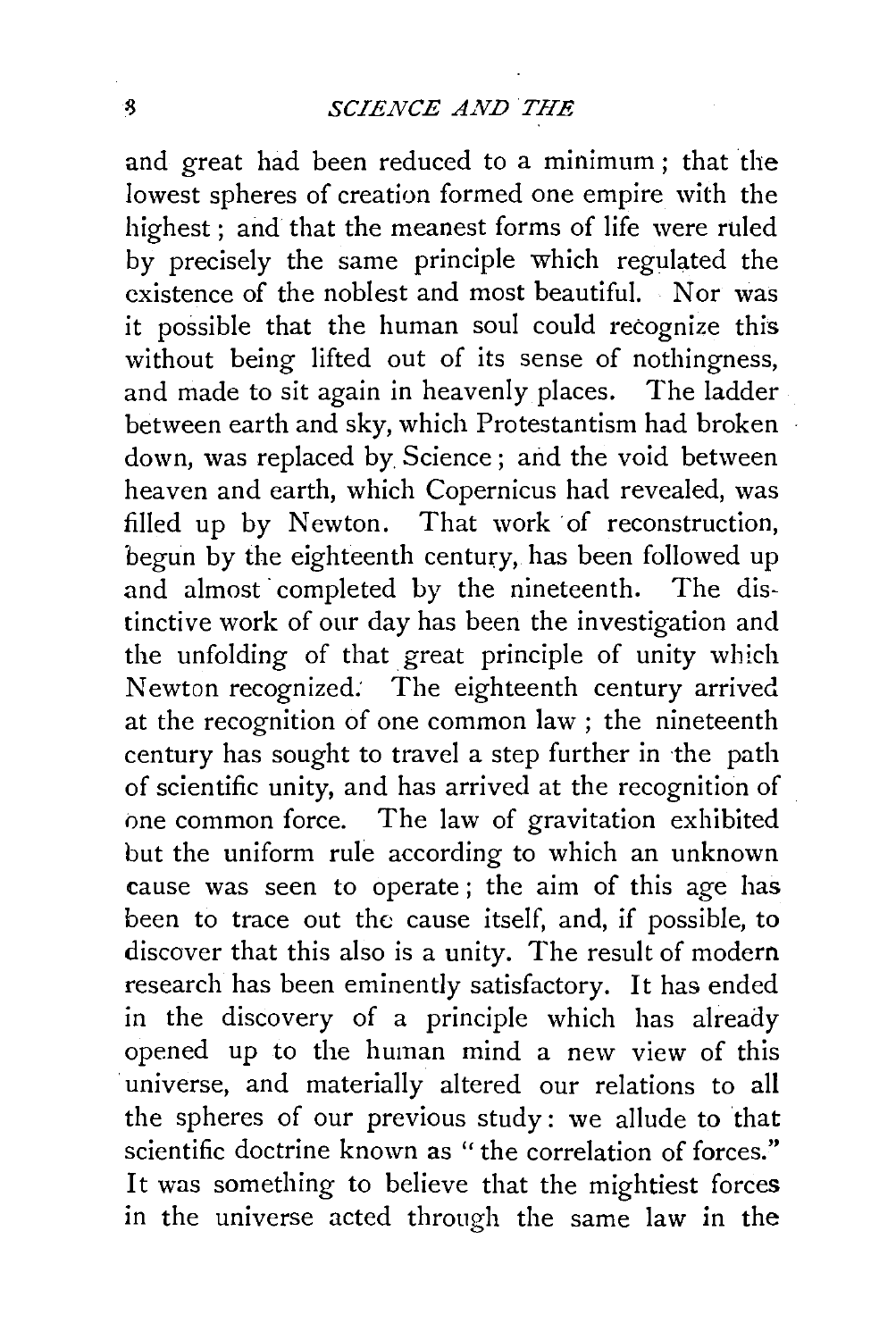greatest and in the minutest departments of being : but here we are asked to believe something more—that the mightiest forces in creation are themselves identical with those which the ordinary spectator would pronounce to be mean and inglorious; that the most splendid exhibitions of power and the highest manifestations of beauty which the aspect of Nature can reveal are, in so far as they are the result of second causes, the effect of one common agency, passing through various modifications, as it enters into new conditions. If it be so, the human mind is on the borders of a thought which must at once exalt the material and elevate the spiritual region. On this principle of the correlation of forces, the elements of all celestial beauty are already on the earth; nay, are already within the life of the human organism; The life of man is, in a more literal sense than ever, a microcosm of the universe ; in him concentrate, in an individual unity, all the forces which scientific experience has found concentrated in the unity of Nature. Here, again, as in the law of gravitation, the human soul is redeemed from its original scepticism. Man has awakened from his sense of nothingness, to End that he is an essential member of the great body of Nature. The vast, the terrible, and the grand in the universe of material being, have ceased to overawe him ; for he has discovered that he is himself partaker of all those elements which, in the framework of visible Nature, have excited the sentiments of vastness, terror, and grandeur. Physical distance has ceased to be an obstacle to Divine communion; for the distance is contemplated no longer as a void, but as the stretching of a continuous chain which binds together the lowliest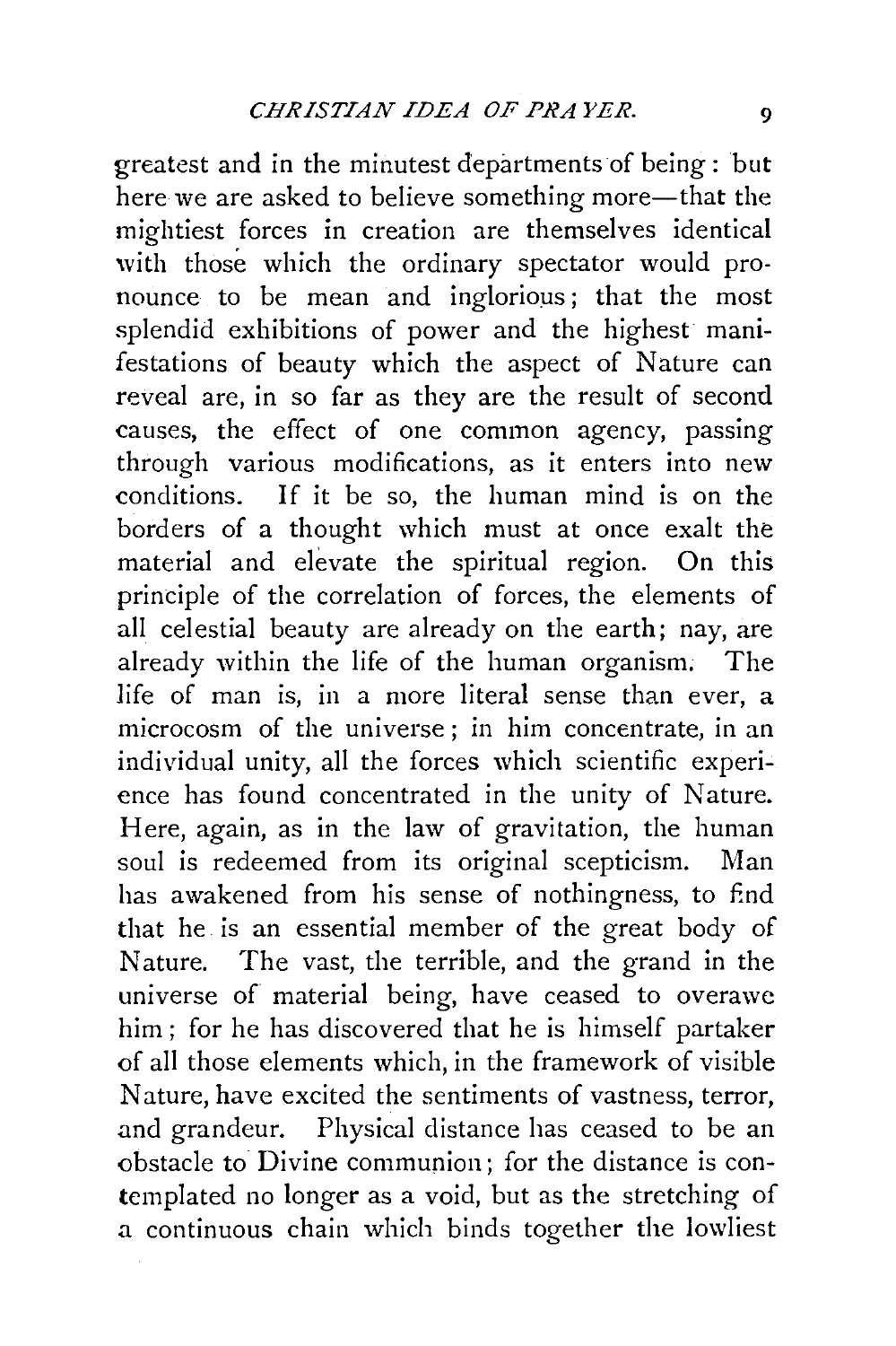and the greatest : and the spirit of man has aroused itself from the ashes of humility to realize its oneness with the movement of universal Nature.

Thus far, then, the scientific research of the nineteenth century has revived the instinct of Prayer. It has solved the difficulty of the preceding ages: it has redeemed man from that nothingness in the order of Nature which made Prayer subjectively an impossibility. But the nineteenth century has only removed one difficulty, to create another ; and it has created this second difficulty by the very answer it has given to the first. It has told us that Nature is not a vast void, but a vast chain of continuity whose links are never broken. But such a conception of the universe starts a new doubt in the religious consciousness. If the links are incapable of being broken, if the law is uniform and invariable, what room is there in Creation for the interposition of human will? What avails it that I should project my desires into an undeviating order of effects and causes ? If each moment is rigidly determined by the moment which precedes it; if every event is linked to the event which goes before by a necessary bond of sequence ; if there is not to be found in the universe one solitary region where spontaneity reigns and the iron chain of law is unknown  $=$  is it not at once the wildest ignorance and the most daring presumption in man to hope that he can alter these arrangements by the simple expression of his will in a religious act?' Shall the power of Prayer undo what the power of Omnipotence has done?

Such is pre- eminently the question of the present age as regards the attitude of Religion and Science. A few years ago this question was brought to the front.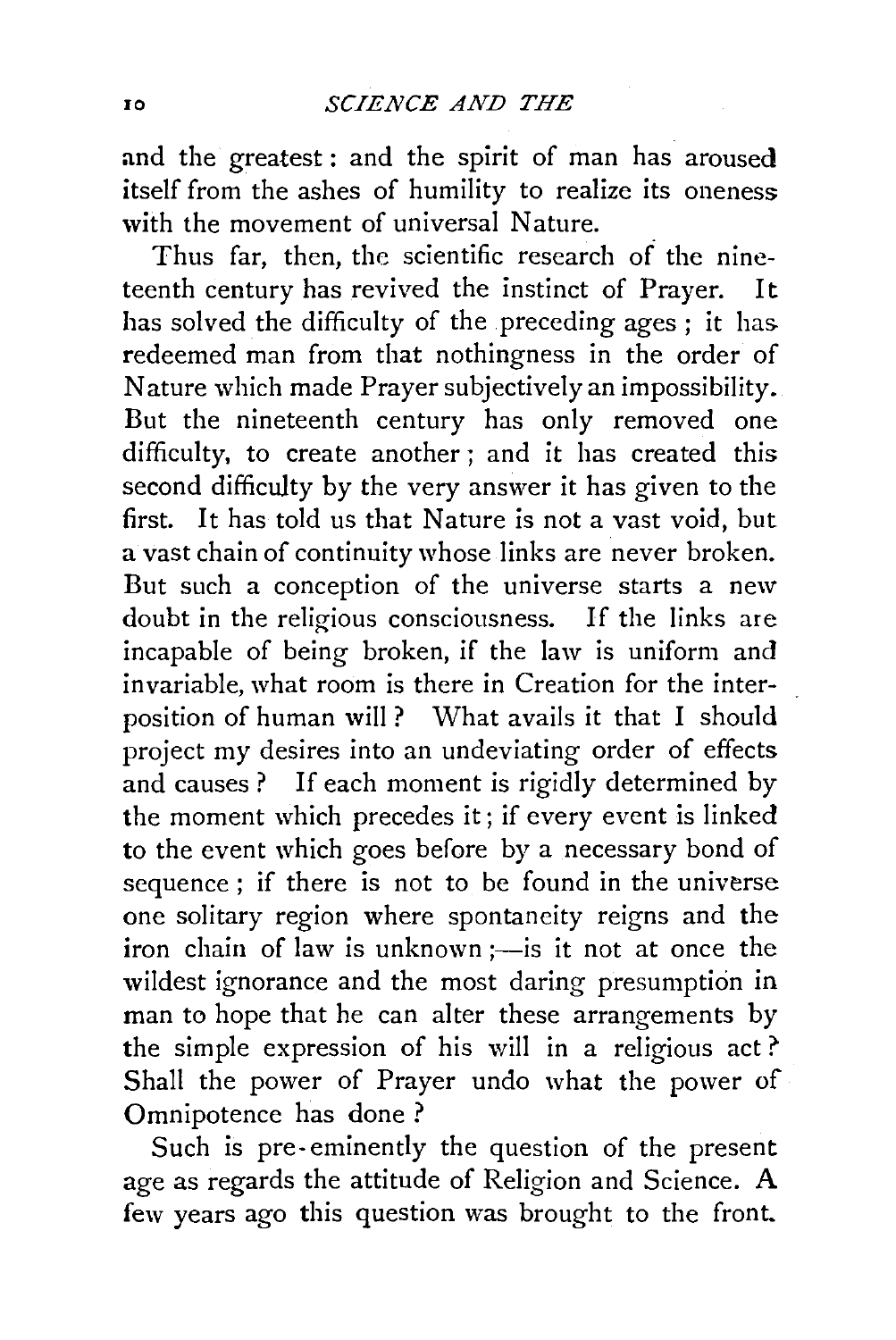It was discussed in the leading articles of newspapers ; it was canvassed in the graver articles of periodicals ; it was taken up in the ecclesiastical courts; it was debated in scientific circles ; it was a theme of discussion in the intercouse of the domestic household. Every man had something to say upon it, and every man's saying was professedly a new light on the subject. \Ve must confess that none of the solutions has precisely satisfied us. It is not in the immediate season of controversy that the best solution of any difficulty is to be found ; the heat of argument dims the logical vision, and blunts the logical power. It is after the personalities of a party question have faded in the past that mankind are able to view the question irrespective of the party, and to utter a judgment unbiassed by prejudice. When Professor Tyndall was calling for an immediate test of the power of Prayer, and when the advocates of Prayer had to find immediate evidence that all scientific tests were precluded by the terms of the question, it was no favourable season for the calm investigation of a great problem. Now, however, that the heat of argument is past, we may, perhaps, look at the subject with a more impartial, and therefore with a more searching, gaze. Let us begin by examining one or two of those efforts at solution by which, from time to time, it has been attempted to stem the course of scientific scepticism.

The most common, and the most popular, answer to the difficulty raised by Science may be called the purely theological one. It takes its stand on the nature of God, and reasons down from its conception of his nature. Assuming the existence of a Supreme Being, such a Being must be free. If He be the Author of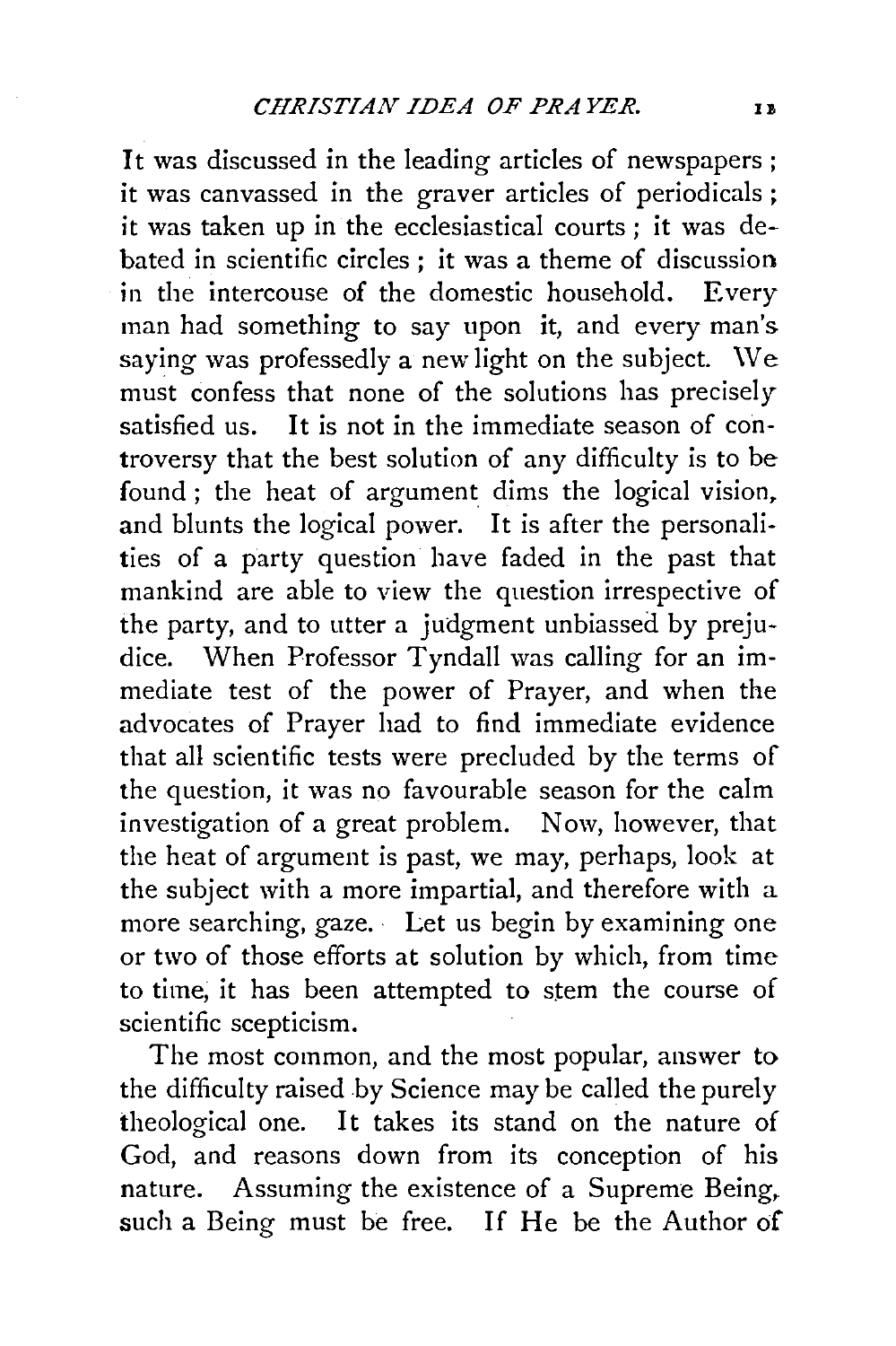all things, He must at the same time be the Ruler over all. The laws of Nature can have no independent existence, nor can these laws be said to be immutable in any sense irrespective of the will of the Lawgiver He who made them can alter them at pleasure; their being is simply the expression of his will, and their ceasing to be would be no more. The answer is undoubtedly founded on a pious sentiment. None the less it is based, as we conceive, on a mistaken view of the question at issue. When we say the Laws of Nature are immutable, we are thinking more of the past than of the future. We do not mean to affirm that we shall never enter into a system of things where the present laws will be modified. What we do mean is, that the present system of things is so linked with the chain of past effects and causes, that the notion of any intervention, either in its present arrangement, or in its past history as known to experience, involves a real or apparent contradiction of Science. To put it more simply : When we say that Nature is immutable, we popularly mean, not that it cannot change, but that, in point of fact, it does not change. Now, let it be observed, that this popular use of the word "immutable" leaves the scientific difficulty as strong as ever. Theology may tell what God can do; experience alone can tell what God has done : and if experience should tell that God's laws in Nature have hitherto been unvaried, it will be but a small compensation to know that as a matter of possibility they are not invariable.

A second form of solution starts from the admission *<>f* the fact, that the laws of outward nature are invariable ; and from that fact draws the inference that **the**  laws of outward nature cannot be the subjects of prayer.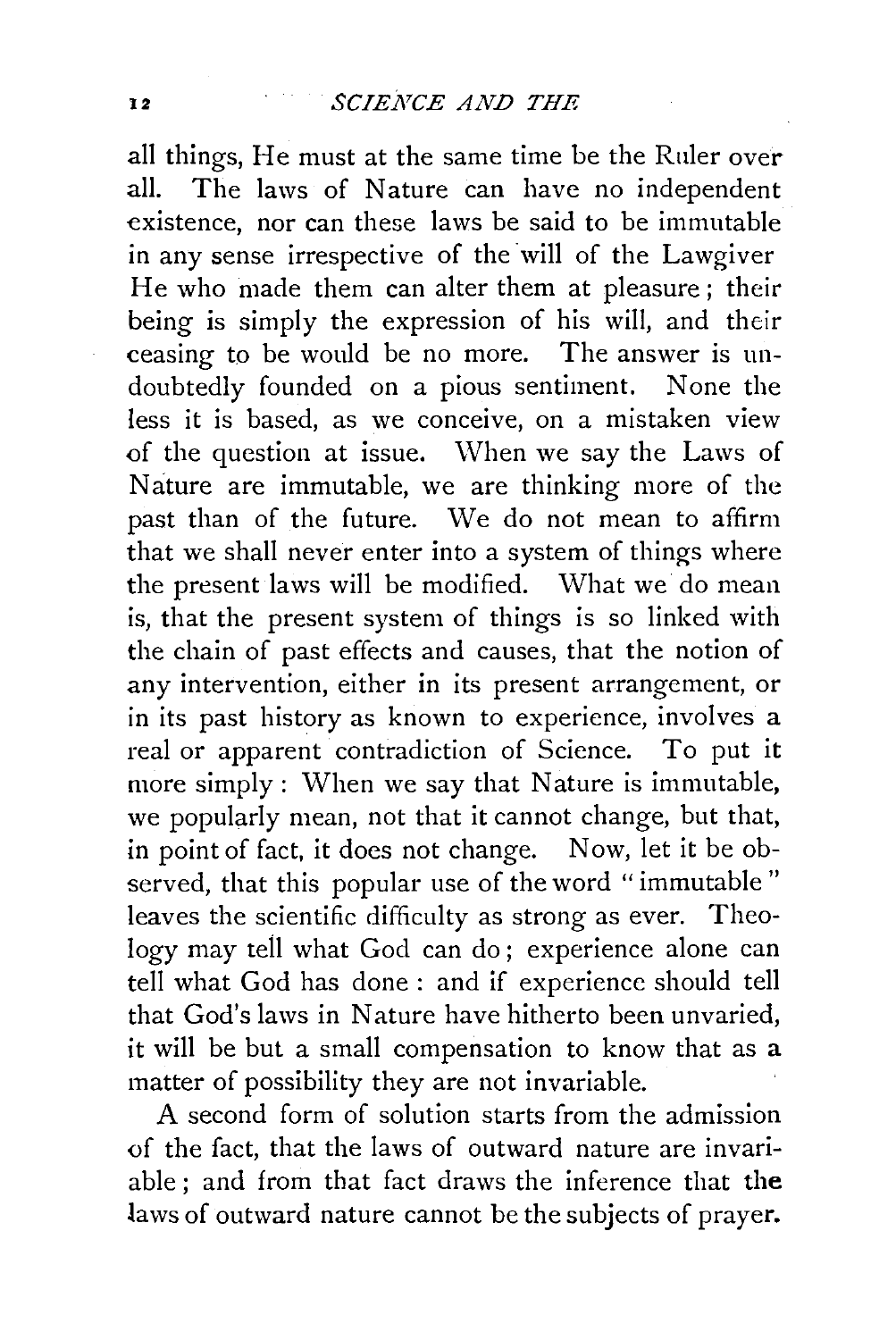Prayer can only extend to a region which is free and spontaneous, and the only region which is free and spontaneous is the domain of the human soul. *Here*, therefore, is the legitimate sphere for the offering up of our petitions. The material universe is bound with an iron chain, and in that chain are included all those objects which constitute the temporal wants of men. Temporal wants, accordingly, must· be remitted to another sphere than that of petition; they must be entrusted to the beneficent arrangement of a preordained Nature, in whose order there is no variableness, and from whose verdict there is no appeal. Yet there remains to the pious soul a region over which it may wander freely, a sphere where the promise may be abundantly fulfilled, "Ask, and ye shall receive ; seek, and ye shall find." The world of mind is the region of Prayer; spiritual wants, spiritual desires, spiritual aspirations are its legitimate objects, and the obtaining of spiritual blessings is its legitimate goal. Such is the refuge which many earnest minds believe they have discovered from the rigid empire of scientific unity. Yet candour compels us to admit that it is a refuge which will not stand. When we speak of the invariable Laws of Nature, we employ the word Nature as coextensive with all experience; we include within its. range the world of mind as well as the world of matter. One material cause is not more strongly linked to another than is every mental conception linked to that which precedes it and to that which follows it. The laws of the human soul are as determined as those of Nature, and they appear to be even less contingent. There is no spontaneity in the motions of the human mind; even the age of childhood, which is seemingly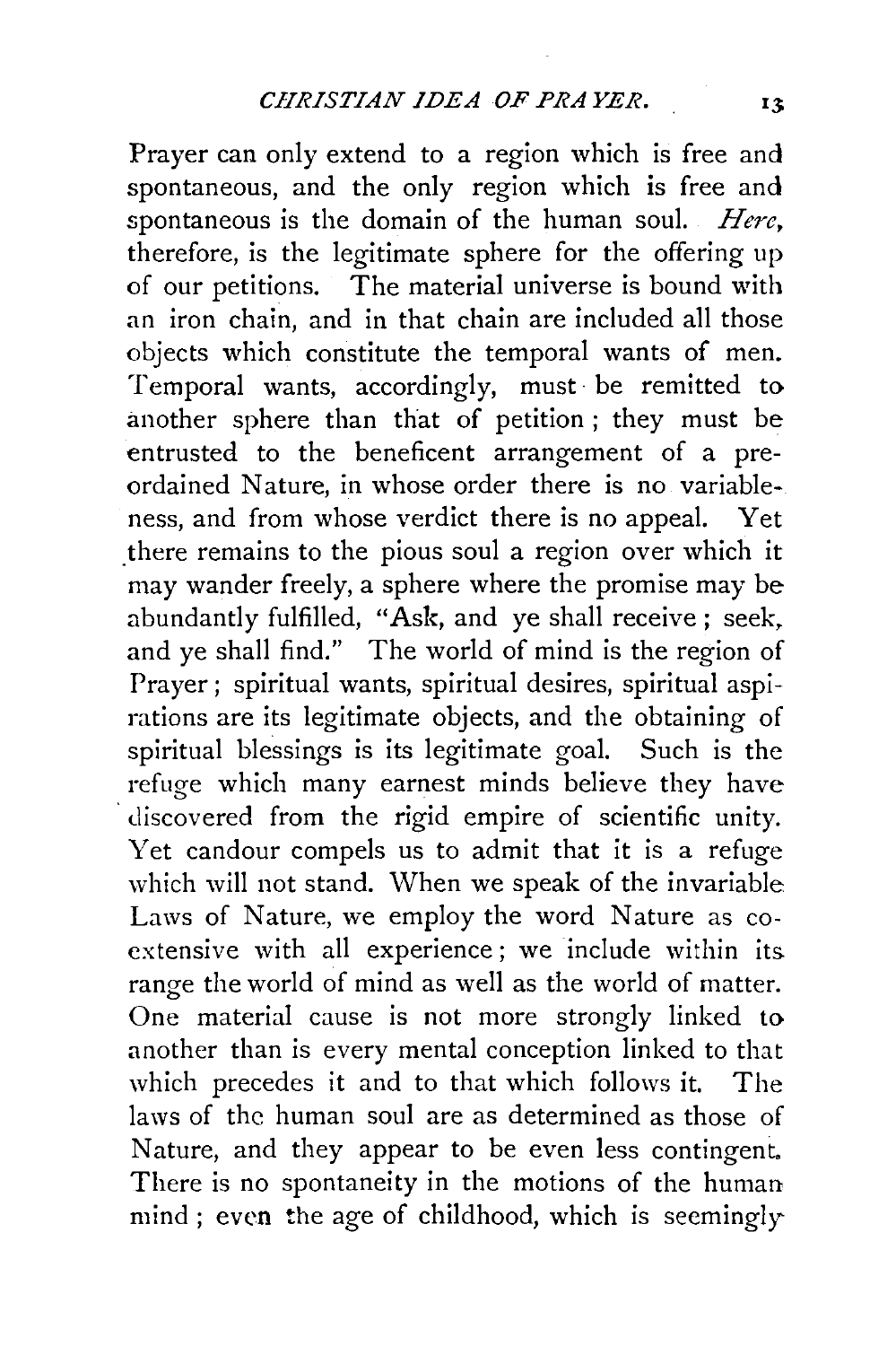its most spontaneous period, is a sphere in which each event is linked to its corresponding cause. Men, in their primitive ignorance of Nature, believed the winds to be the creatures of impulse; men of scientific culture have found the winds to be as much the subjects of law .as are the stars in their courses. So, in like manner, have we every reason to believe that in proportion as ·our knowledge of mental law becomes more distinct .and definite, our impression of mental spontaneity will become more vague and shadowy. We shall cease to think of the spiritual region as a region in which the sequence of events and causes is unknown. We shall cease to think of the human soul as a series of capri-.cious movements existing without order, and operating without logical result. We shall recognize the world of mind as of all worlds furthest removed from caprice, because we shall see in it that "law of the spirit of life" which gives life and law to all other things.

The last of the erroneous solutions which we shall here notice is that theory of Prayer, advocated by Theodore Parker and other divines of the extreme negative school, by which the value of Prayer is placed not in any benefit received *front* it, but in the mental calm produced  $b\psi$  it. The value of Prayer, on this theory, is its own reflex influence; in other words, the .ad vantage of offering up a petition is not the petition itself, but the mental exercise of presenting it. We might oppose this theory on theological grounds. We might say that it is built on the enactment of a fiction. No petitioner prays for the sake of being calmed in the .abstract; he is calmed by the self-deception of believing that he has got something which he has not got. But we prefer to meet this view on the logical, rather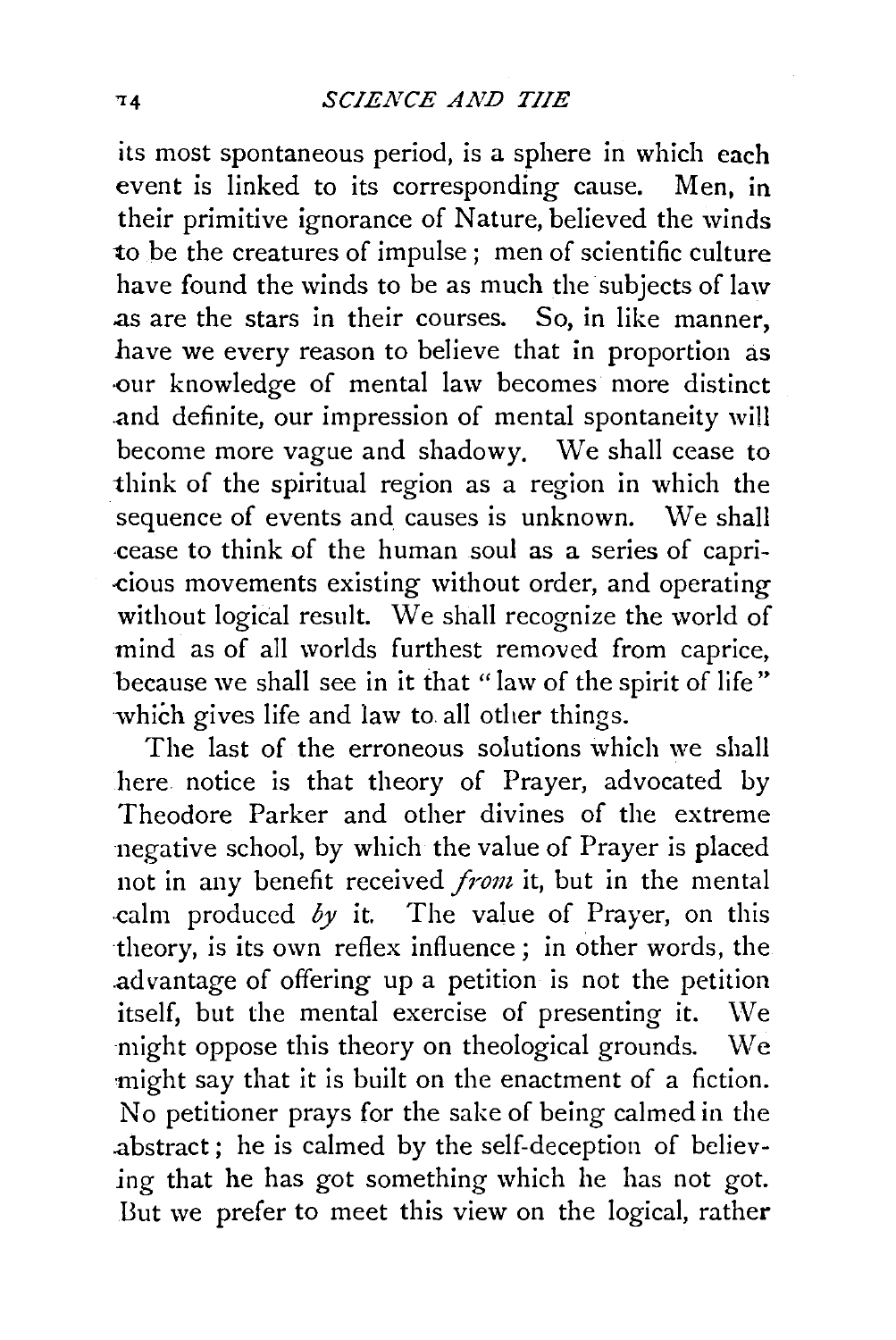than the theological, ground. If a temporal prayer, by which we mean a prayer for temporal blessings, be not recognized as having an objective value, it cannot be admitted to have any value at all. In a case of spiritual aspiration, in a case where a man prays to be made good and holy, it is by no means difficult to discover that, whatever other benefit he may receive, he has .already been benefited by the reflex influence of his own prayer. But why so ? Because the very offering up of such a prayer indicates that the man is already more than half in possession of his object. He who prays to be made good is already good; that which we ·desire most is our ideal, and that which is our ideal is the measure of our highest nature. But when a man asks for temporal things, he gives expression to no more than a sense of temporal want $-$  an expression which is no doubt quite legitimate, and which, in a dependent being, may be even the performance of a duty, but which can never in itself suffice to constitute the proof of a spiritual nature. All that a man can get from temporal prayer is temporal satisfaction; and the reflex influence of such prayer is nothing more than the anticipation of that satisfaction. If the prayer be .outwardly granted, it may produce the reflex benefit of deepening trust; if it be not outwardly granted, the -original reflex influence will simply share the fate of every disappointed secular hope—it will die in bitterness of spirit. If we are compelled, through scientific pressure, to surrender our belief in the outward reality .of Prayer, we shall certainly not surrender it under the impression that we have found a substitute in the .shadowy doctrine of a reflex influence.

*Must* we, then, surrender this objective belief? This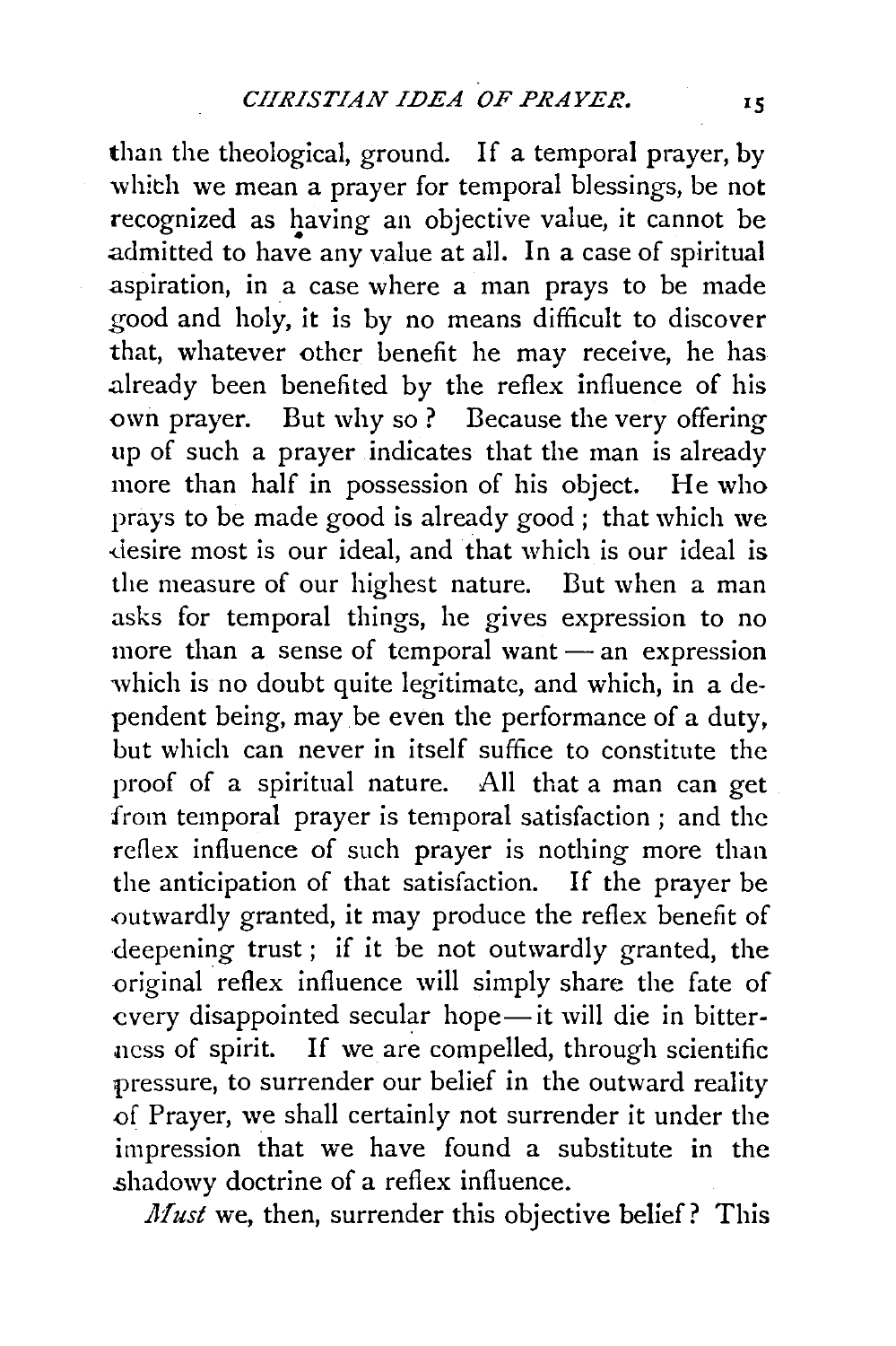is the question to which our inquiry has narrowed itself. We have examined some solutions of the question, and have found them unsatisfactory. Are we prepared to suggest anything in their room ?

It has always seemed to us that the true startingpoint in such an inquiry is not the nature of externa\ objects, but the character of Prayer itself. We must consider what is distinctively the Christian idea of Prayer-what it implies, and what it presupposes. Let us begin with the presuppositions. We believe it will be found that there are three things which the Christian idea of Prayer takes for granted, and that each one of these assumptions is supported by the admissions of Science.

The first thing which is assumed by the Christian idea of Prayer, is the immutability of the order of Nature. We have already examined three attempts to reconcile the possibility of Prayer with scientific unity. We found the first of these practically denying the immutability of Nature; the second denying the immutability of that region of Nature to which it proposed to limit Prayer; and the third fully admitting the immutability of Nature, but concluding, as a consequence, that Prayer was practically valueless. The standpoint taken by Christianity on this question is, in our view. different from any of these ; perhaps we should best describe it as the direct antithesis of the last or reflex theory. The reflex theory maintains that there is a. fixed order of Nature, and that therefore the offering up of human desires can have no objective value. The Christian idea of Prayer, as we understand it, isactually based upon the notion that there is a fixed order of Nature; and that which, in the reflex theory,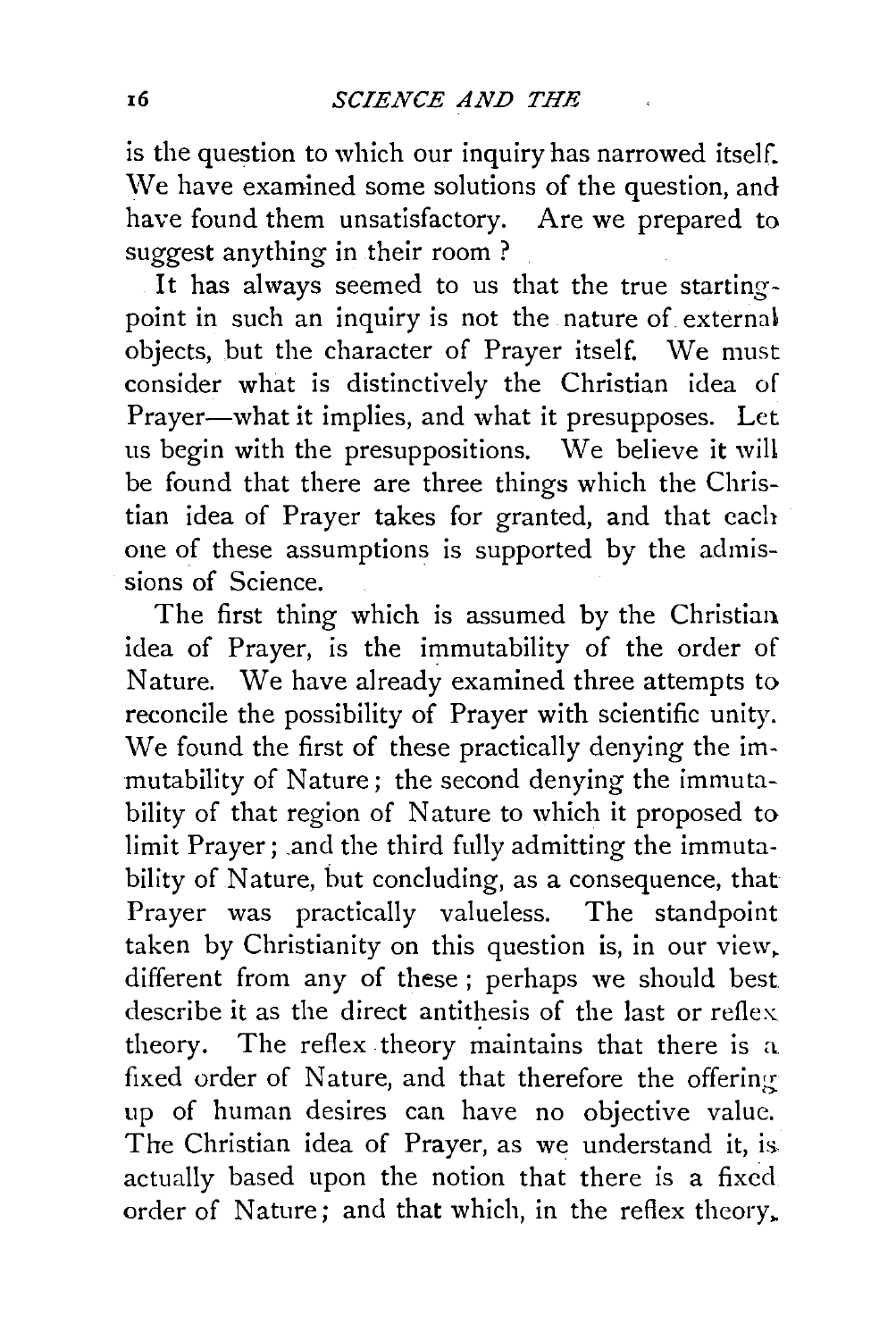is its destruction, is, in its own view, the very source of its life. How this is, we shall see presently. In the mean time let us grasp the presupposition which underlies Prayer - the assumption of an immutable order. " If it be possible, let this cup pass from me ; if this cup may not pass from me, thy will be done:"-that is the very essence of Christian Prayer; and it is also the very essence of scientific unity. The will of God, in the Christian sense, is not an arbitrary mandate interjected impulsively and capriciously between the sequences of Nature ; it is itself the last result of these sequences. The will of God, in the view of Christianity, is the highest expression of the highest law ; it is that which stands at the summit of universal order, and forms the climax to which all things have tended. To appeal, therefore, to the will of God is to appeal to universal Nature, to invoke that law of Nature in which all other laws are comprehended. Christian Prayer asks nothing which is not already in the universe, desires nothing which is not involved in the Divine Will. It offers no presumptuous request to have the order of things suspended, or the course of time diverted. Its highest rest is in the truth that there is an order which cannot be suspended, and a course which cannot be diverted ; for it recognizes at the summit of the great sequence a Will in which there is no variableness, nor the least shadow of turning.

But there is a second presupposition in the Christian idea of Prayer. It takes for granted, not only that there is a Divine order, but that this order is unknown to us ; in other words, that we need Revelation. It admits that the law of Nature is immutable, but it desires to know what the law of Nature is. With this. VOL. IX. 2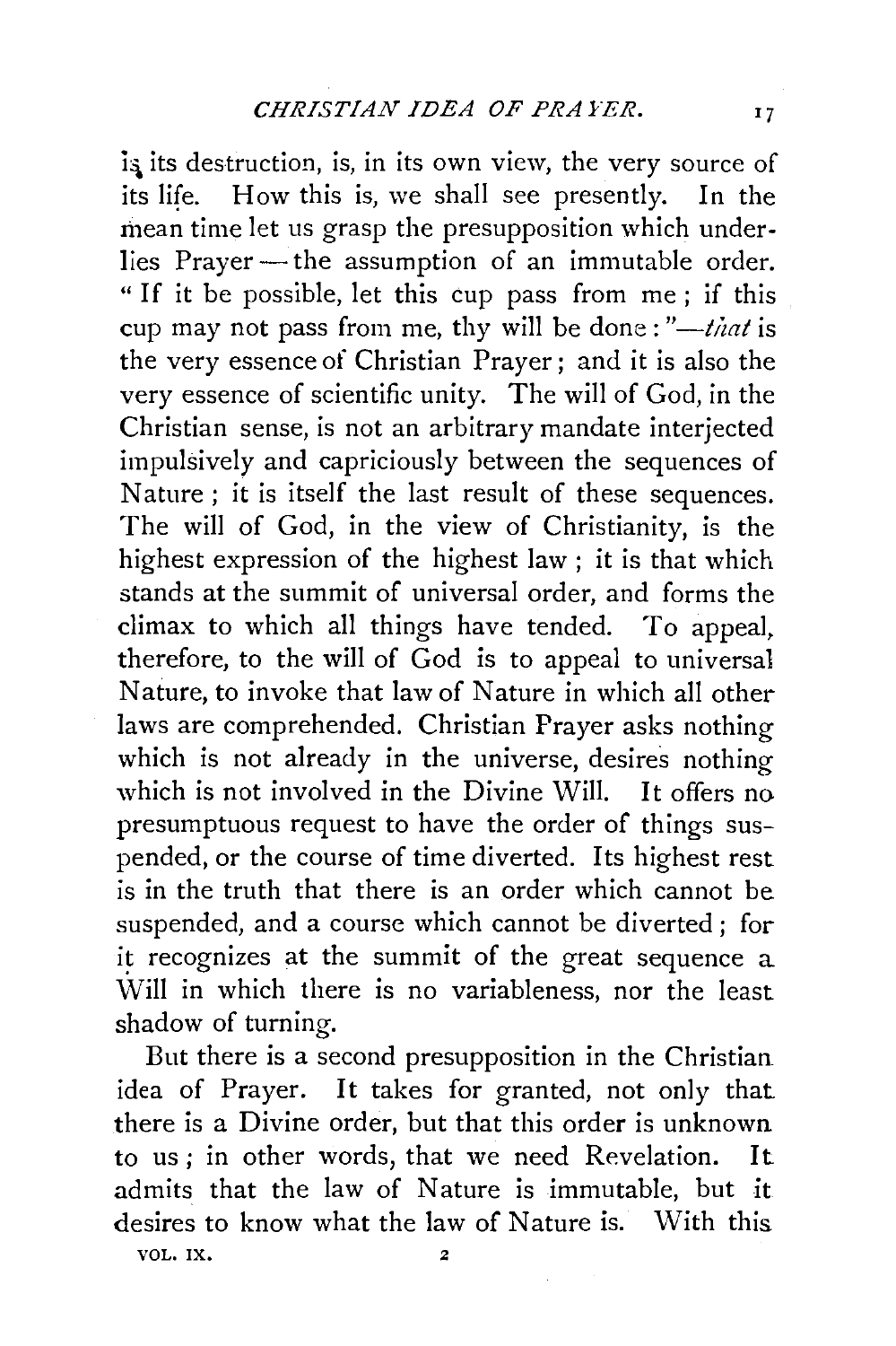presupposition also Science is in perfect harmony. Science does not profess to have found the central ·principle of the natural universe; Mr. Herbert Spencer says that that principle is perfectly inscrutable. Science has not even discovered the minuter details of that law of uniformity which it actually beholds. Nothing is more certain, for instance, than is the fact that a perfect scientific knowledge could predict what weather we shall have to-morrow. That is a point already determined; it is involved in the sequence of Nature. Yet nothing is more certain than that no scientific man would peril his reputation upon an absolute prophecy of the complexion of to-morrow's sky. Still less would any man of science venture dogmatically to predict the particular line of action which, in any given case, would be followed by a human will, even where the general motives of that will were within the range of his knowledge. From the scientific point of view the actions of men are just as certain in their futurity as are the future operations of natural law; and a perfect intelligence could, by a simple intensification of natural power, predict the one as easily as the other. Yet, in both cases, the law of Nature in its minutest details, as long as it is yet in the future, remains a mystery. There have been men who have professed to foretell the events of life, and we regard these men as aspirants to the supernatural. Yet it is perfectly clear that, in order to possess such a power, there is required an intelligence the reverse of supernatural : the possibility of such prophetic gift is founded on the uniform sequence of Nature, and he who has possessed it can only have done so by a more intense perception of the laws of human thought.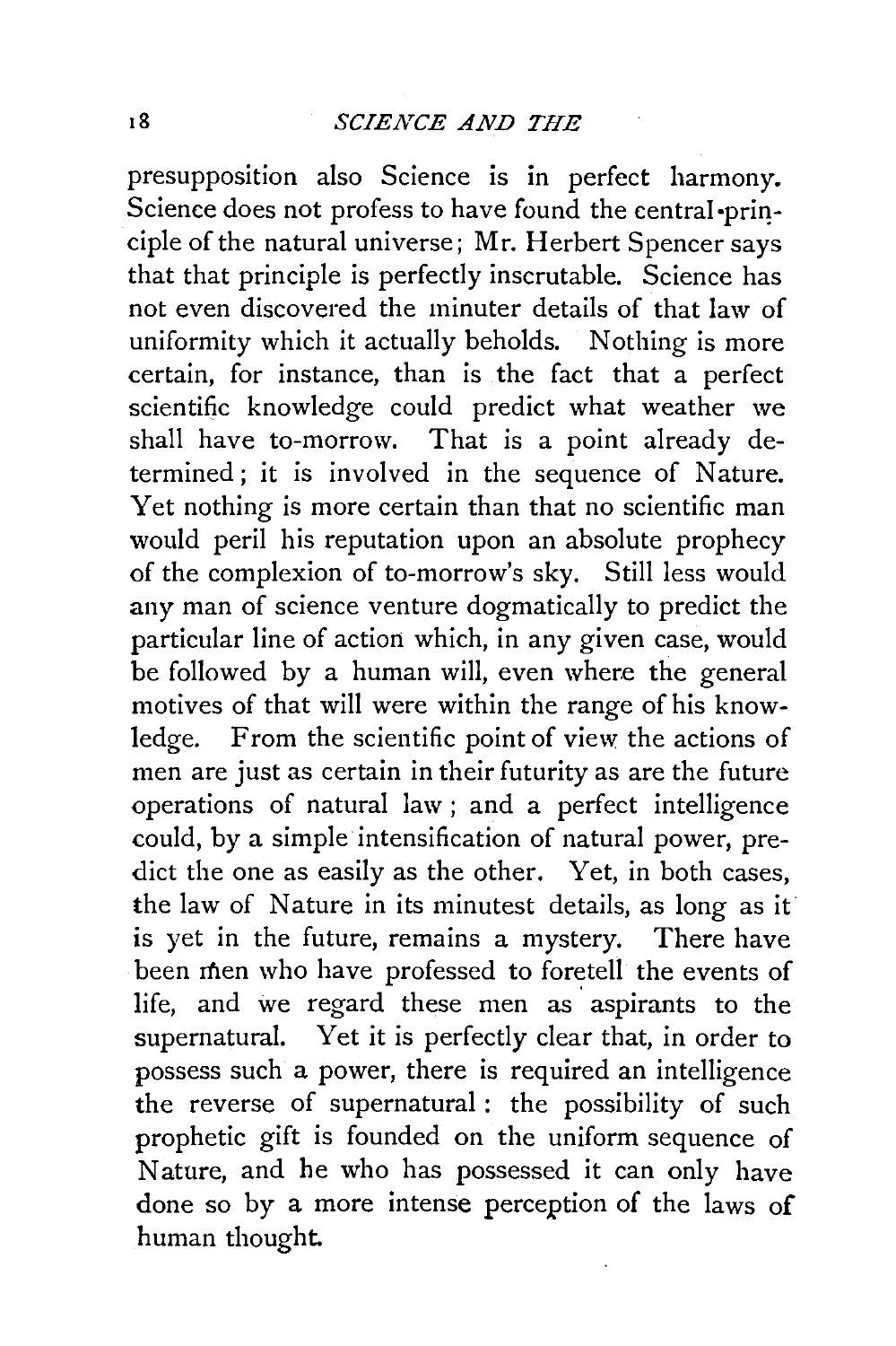Here, then, are two presuppositions of Prayer-the immutability of the law of Nature and the inscrutability of the law of Nature. The third and final presupposition is, the possibility that, in individual instances, the veil of inscrutability may be lifted ; in other words, the belief that the Source of Creation is in communion with creation. Now, strange to say, this point is also practically conceded by Science. According to the modern doctrine of forces, there is one inscrutable and ultimate force which is everywhere present and everywhere persistent, and in which all other forms and forces live and move and have their being. The universe is but its manifestation, the laws of the universe are but its expression. Christianity employs a different terminology, but it asks no more. It only desires the possibility of some communication from the Infinite to the finite. Like Science, it perceives an immutable Nature; like Science, it recognizes its ignorance of that Nature ; and, like Science, it forecasts the hope that the law which is unknown will in some way manifest its presence.

Now the mode of this manifestation, in the view of Christianity, is Prayer. Everything in that Religion has two sides, the one human and the other  $Divin$ Prayer, on its human side, is the creature desiring a gift from the Creator; but prayer, on the Divine or higher side, is the Creator prompting the creature to desire. The ultimate conception of Prayer is not the idea of man asking of God; but the idea of God revealing to man what he ought to ask, in other words, prophesying in the human soul what is the eternal and immutable law of Nature. Wherever Prayer is effectual, its effectuality is referred to the fact that it has been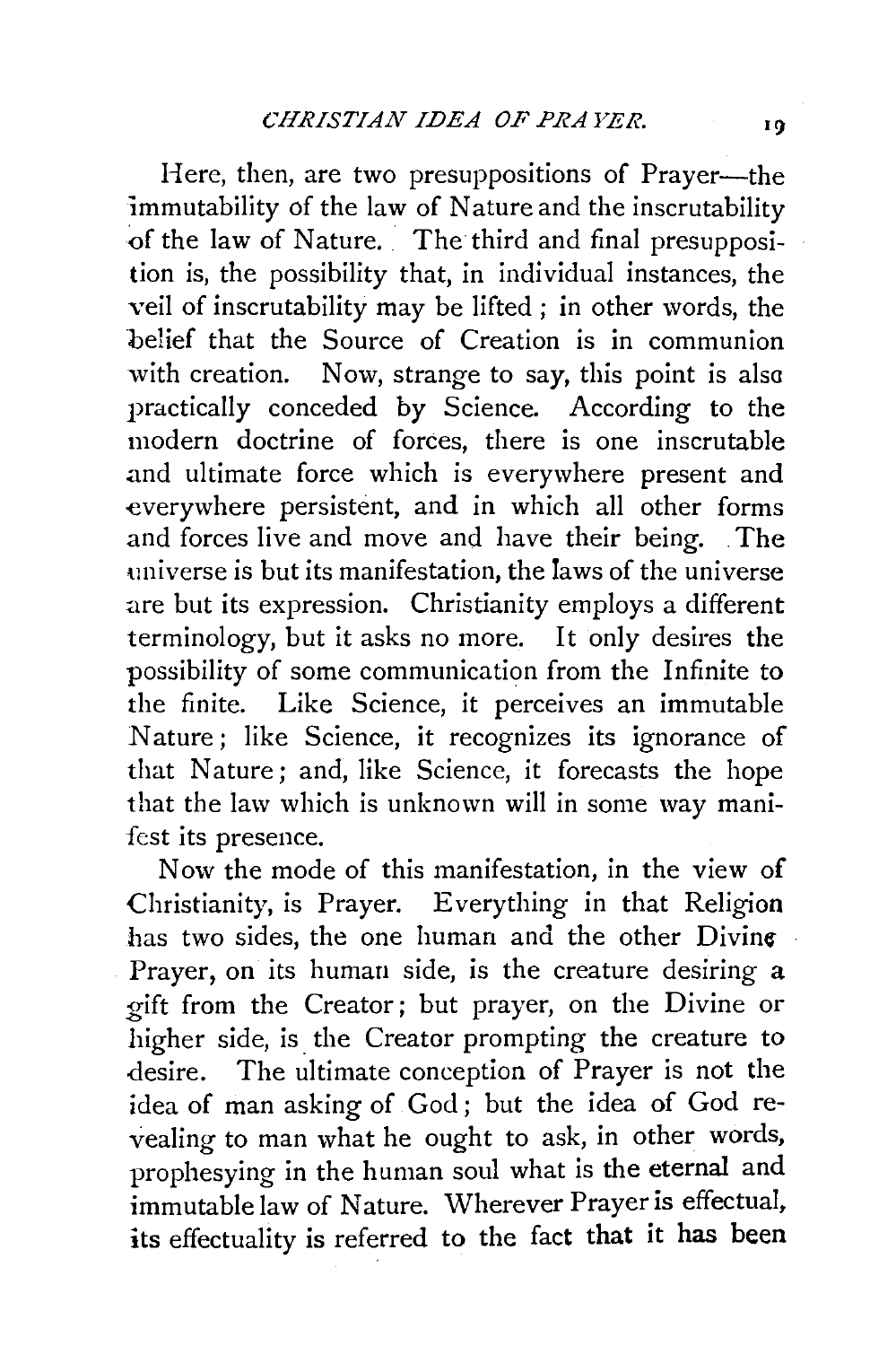prompted by the Divine Spirit. Man is uniformly represented as incapable of asking aright, as ignorant of the road to his own happiness, as liable to desire what would promote his pain. Hence the very key-note of the Christian idea of Prayer is given in that request of the disciples to the Master which called forth the form of petition known as the Lord's Prayer. "Teach us to pray," was the utterance in which the disciples expressed their ignorance of the immutable law of Nature; and the answer they received assumes that they were right in refusing to offer up their individual desires. The Lord's Prayer in the Christian Church is intended to represent the splrit of all Prayer, and it is therefore of special importance. In this form of petition the prominent characteristic, from beginning to end, is the surrender of the human will to the Divine. The earliest requests are made, not for the objects of individual happiness, but for the working out of the eternal and immutable Law to its beneficent conclusion and its highest goal—the hallowing of the Father's name, the coming of his kingdom, and the fulfilment of his will throughout the universe. It is only when the last of these points has been realized that the petitioner is permitted to contemplate his personal necessities; it is only when he can say, "Thy will be done," that he feels himself entitled to ask for his daily bread. He only does ask for his daily bread on the supposition that the granting of that request is involved in the universal Law ; or, which is the same thing, in the purpose of the ultimate Will. His prayer will be a source of comfort to him just in proportion as it is a source of prophecy. If he believes that the bestowal of any external blessing is involved in the purpose of the ulti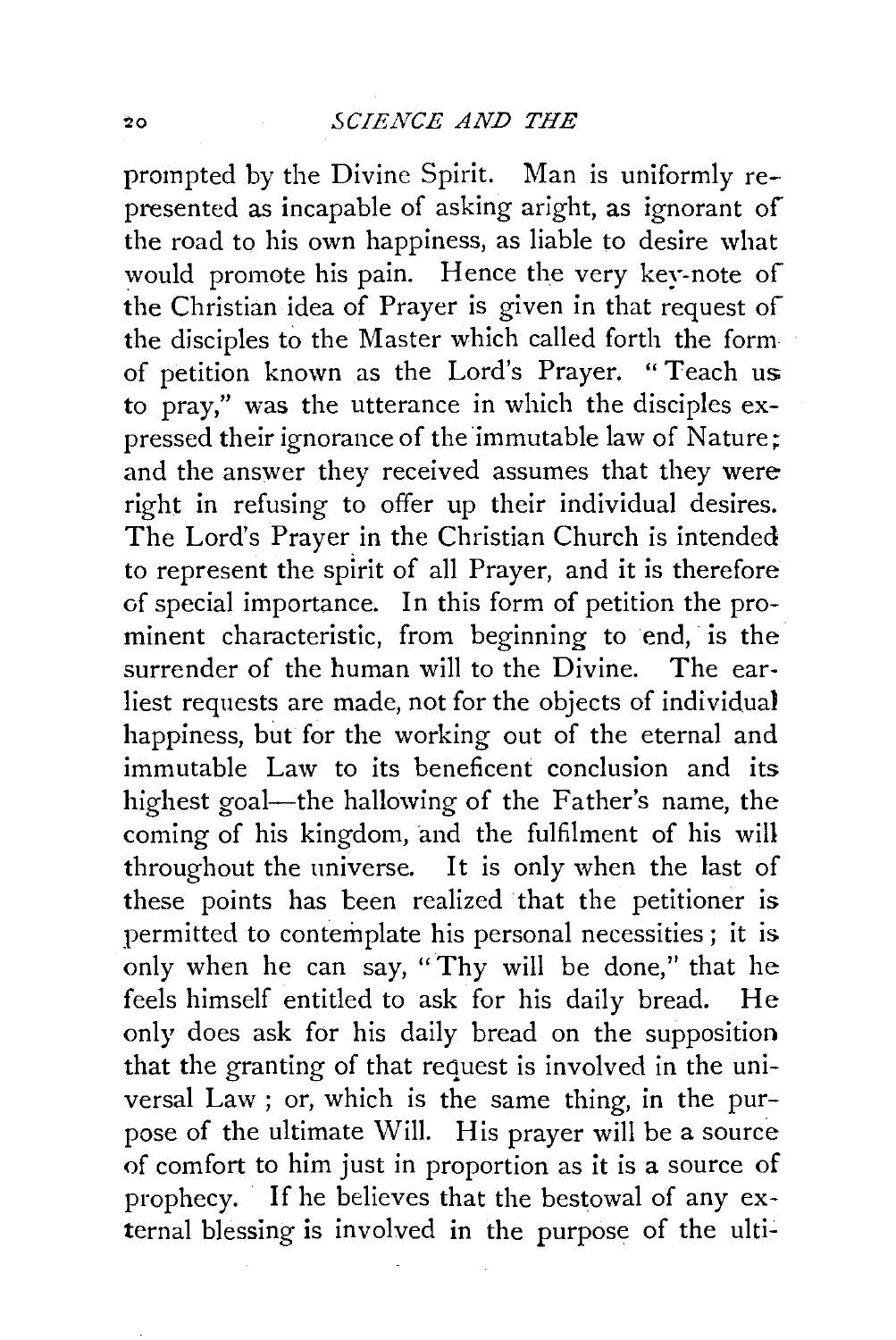mate Will, the objective value of Prayer will be to him ·the fact that it prefigures the purpose and predicts the coming good. If he is in doubt whether the external blessing which he desires is involved in that order -0f Nature which is the expression of the ultimate Will, the comfort of his prayer in that case will not be its ·-Objective or prophetic value, but the recognition of the fact that there is an order of Nature. For, let it be remembered, that, after all, Christian Prayer is not -essentially a series of petitions ; it is the expression of ·one fundamental desire running through all petitions and conditioning them all—the desire to be made acquiescingly harmonious with the order of Nature and the will of Him whom that order expresses. To say, "If it be thy will," is not a form of mere religious -courtesy, equivalent to the conventional " If you please : " to regard it as such, is simply to fall back from the Christian into the Pagan idea of Prayer. There is the same difference between the Christian .and the Pagan idea of Prayer as there is between the Christian and the Pagan idea of sin. Paganism knows nothing of sin ; it knows only of sins: it has no con- ·ception of the principle of evil ; it comprehends only a -collection of evil acts. So, in like manner, Paganism knows nothing of Prayer; it knows only of prayers : it has no conception of a fundamental desire ; it comprehends only individual wishes. The essence of heathen prayer is, to ask what we want; the essence -0f Christian prayer is, to ask what God wants, to ·«seek first the kingdom of God and his righteous- 'ness." It is because so large a number of nominally :Christian prayers are really heathen petitions, that men have looked with alarm upon the rigid chain of unity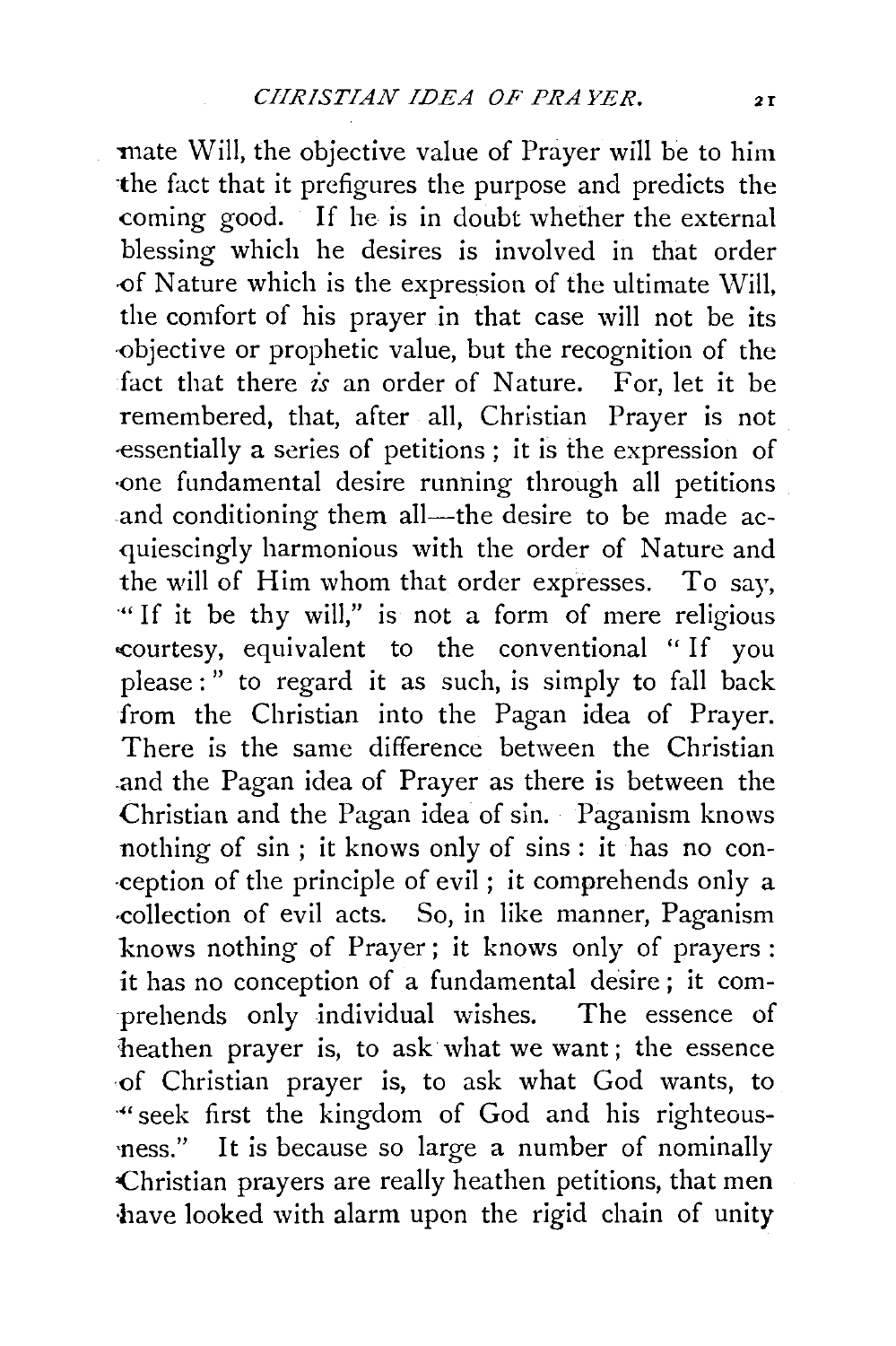which physical science is weaving. In proportion as that chain expands, the prayers of Paganism must indeed more and more become philosophically impossible. The individual who sets up his own wishes as: an absolute standard of desire, will be forced to learn that the law of Nature is equally with the law of Morality the enemy of human selfishness. He who. asks a gift without reference to that universal kingdom of which he is a member, is performing an act distinc- tively Pagan, and is therefore pursuing a course distinctly unscientific. The popular expectations of heathendom were built upon the ignorance of Nature. Men had not reached the truth, that they were the subjects of one great law, and therefore they had not reached the truth, that they were members one of another. Their prayers were simply the expression of a child's individual desires. Science came, and that form of religion was no longer possible; but, long before it became impossible, it had been found to be unnecessary to man. Science came to proclaim that there was in Nature a principle of absolute unity; but a power was in the field before her, proclaiming the: same truth in yet more urgent tones. Christianity anticipated the last voice of Science. She spoke, no doubt, in the moral sphere ; but, to her, the moral sphere was the apex of the universe, and therefore the source of natural unity. The message of Christianity had the same relation to the prayers of Paganism as. was borne by the message of Science. It told the individual that he was only one member of a universal commonwealth, and that he must not seek his life apart from the life of the whole. It told him that the law of his highest being was the law of universal